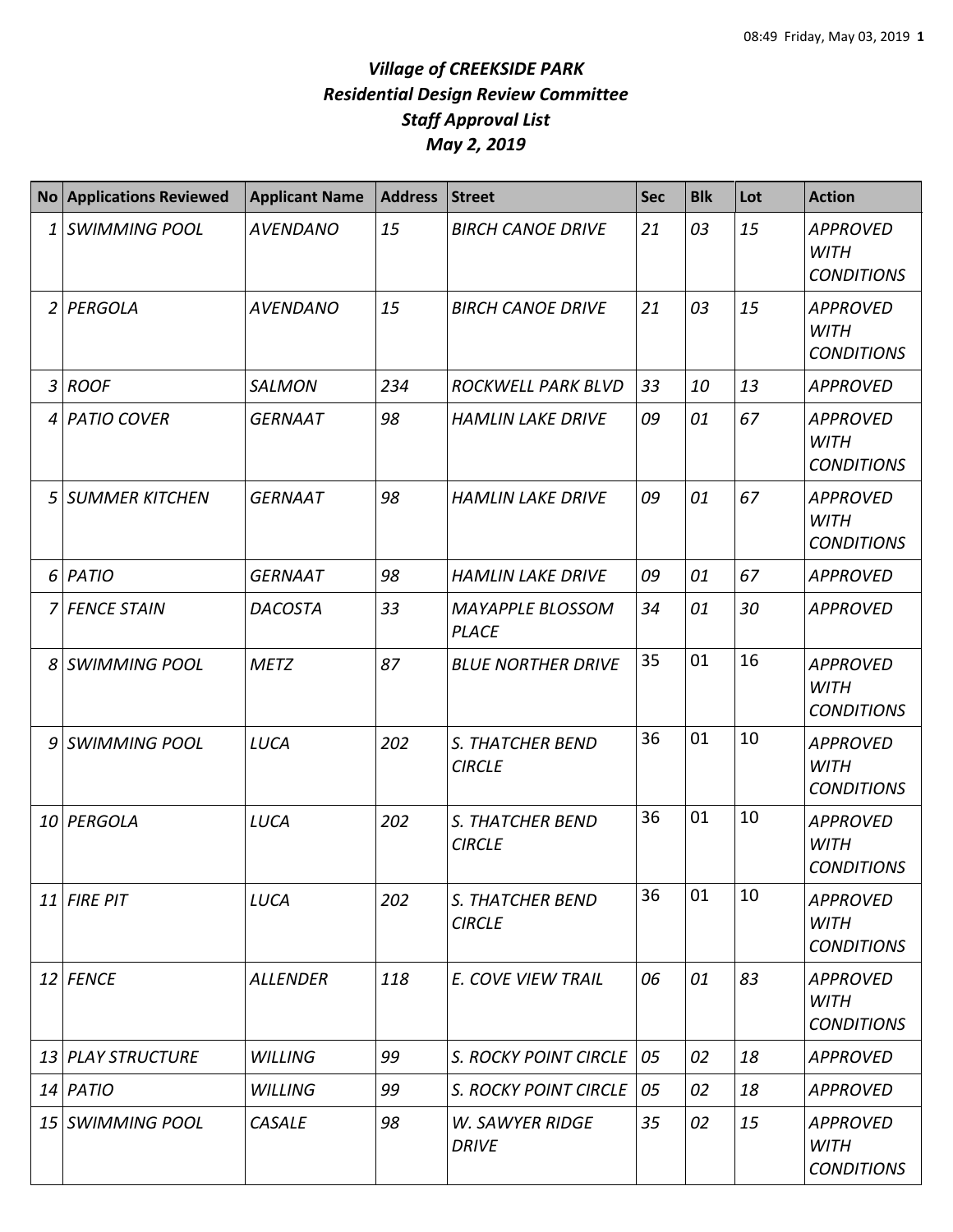| <b>No</b> | <b>Applications Reviewed</b> | <b>Applicant Name</b>          | <b>Address</b> | <b>Street</b>                             | <b>Sec</b> | <b>Blk</b> | Lot | <b>Action</b>                                       |
|-----------|------------------------------|--------------------------------|----------------|-------------------------------------------|------------|------------|-----|-----------------------------------------------------|
|           | 16 PAVING                    | SANTANA<br><b>LIVING TRUST</b> | 26105          | <b>BRICKHILL DRIVE</b>                    | 14         | 03         | 02  | <b>APPROVED</b>                                     |
| 17        | <b>PLAY STRUCTURE</b>        | <b>SCHULTZ</b>                 | $\overline{7}$ | <b>RED WAGON DRIVE</b>                    | 07         | 02         | 10  | <b>APPROVED</b><br><b>WITH</b><br><b>CONDITIONS</b> |
| 18        | <b>GENERATOR</b>             | <b>DURRETT</b>                 | 115            | <b>E. SAWYER RIDGE</b><br><b>DRIVE</b>    | 34         | 01         | 04  | <b>APPROVED</b><br><b>WITH</b><br><b>CONDITIONS</b> |
| 19        | <b>SWIMMING POOL</b>         | <b>DURRETT</b>                 | 115            | <b>E. SAWYER RIDGE</b><br><b>DRIVE</b>    | 34         | 01         | 04  | <b>APPROVED</b><br><b>WITH</b><br><b>CONDITIONS</b> |
| 20        | <b>SWIMMING POOL</b>         | <b>TJAVARAS</b>                | 87             | S. SHIMMERING ASPEN<br><b>CIRCLE</b>      | 19         | 01         | 20  | <b>APPROVED</b><br><b>WITH</b><br><b>CONDITIONS</b> |
| 21        | <b>SWIMMING POOL</b>         | <b>DAGG</b>                    | 15             | <b>RED WAGON DRIVE</b>                    | 07         | 02         | 08  | <b>APPROVED</b><br><b>WITH</b><br><b>CONDITIONS</b> |
| 22        | SWIMMING POOL                | <b>FELUMA LLC</b>              | 70             | N. PINTO POINT CIRCLE                     | 12         | 01         | 44  | <b>APPROVED</b><br><b>WITH</b><br><b>CONDITIONS</b> |
| 23        | <b>ROOF</b>                  | <b>IMAM</b>                    | 63             | <b>GRANITE PATH PLACE</b>                 | 04         | 01         | 74  | <b>APPROVED</b>                                     |
| 24        | <b>SWIMMING POOL</b>         | <b>LENCZEWSKI</b>              | 55             | E. CRYSTAL CANYON<br><b>CIRCLE</b>        | 01         | 01         | 47  | <b>APPROVED</b><br><b>WITH</b><br><b>CONDITIONS</b> |
|           | 25 PLAY STRUCTURE            | <b>THOMPSON</b>                | 6              | <b>CADENCE COURT</b>                      | 18         | 01         | 87  | <b>APPROVED</b><br><b>WITH</b><br><b>CONDITIONS</b> |
| 26        | <b>SOLAR PANELS</b>          | RAMIREZ                        | 115            | <b>WOOD DRAKE PLACE</b>                   | 04         | 01         | 33  | <b>APPROVED</b><br><b>WITH</b><br><b>CONDITIONS</b> |
| 27        | <b>SWIMMING POOL</b>         | LAMBERT                        | 15             | <b>SPRING BASKET TRAIL</b>                | 07         | 01         | 34  | <b>APPROVED</b><br><b>WITH</b><br><b>CONDITIONS</b> |
|           | 28 PAVING                    | <b>CRAWLEY</b>                 | 110            | <b>E. LASTING SPRING</b><br><b>CIRCLE</b> | 08         | 01         | 11  | APPROVED                                            |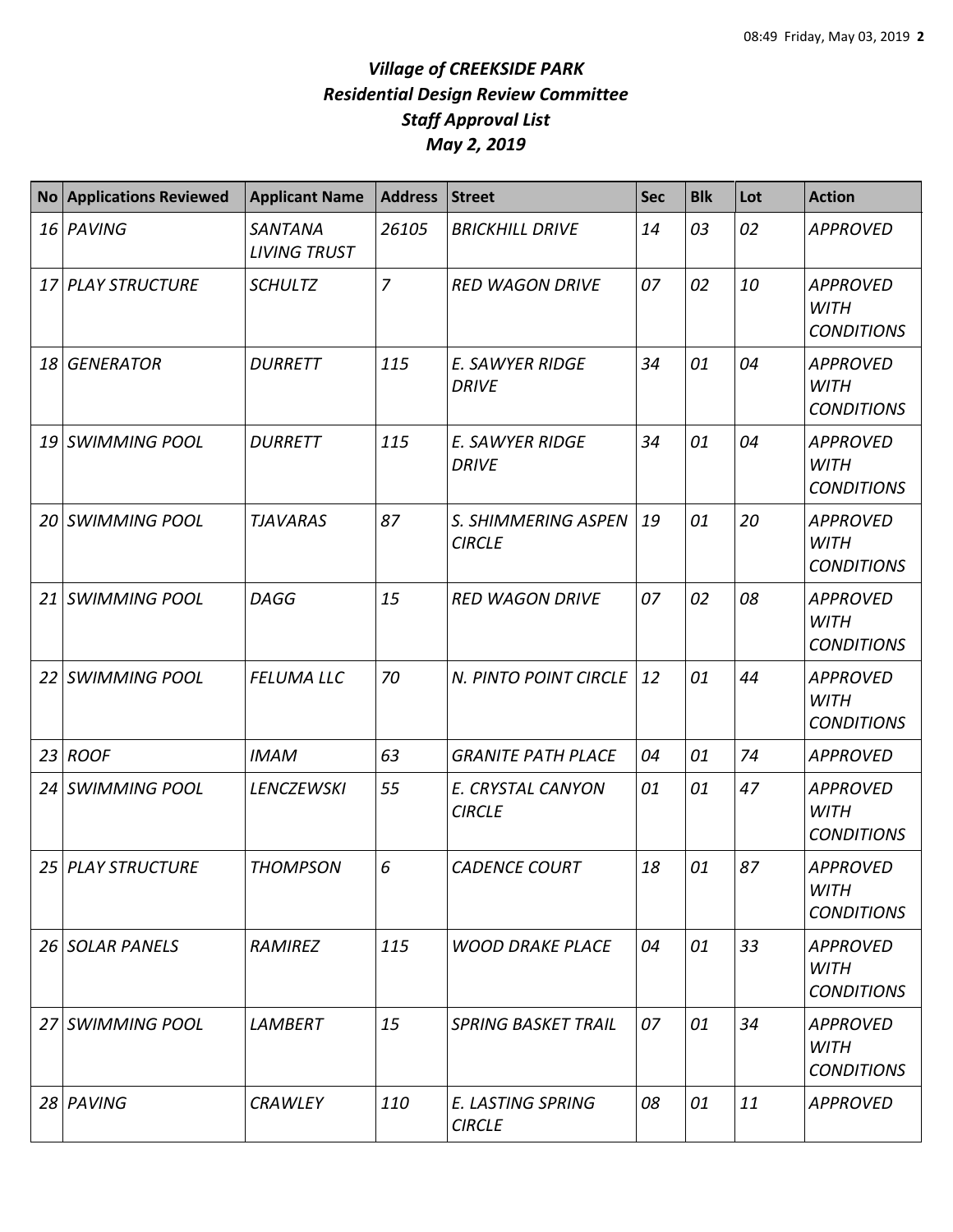|    | No Applications Reviewed | <b>Applicant Name</b>              | <b>Address</b> | <b>Street</b>                           | <b>Sec</b> | <b>Blk</b> | Lot | <b>Action</b>                                       |
|----|--------------------------|------------------------------------|----------------|-----------------------------------------|------------|------------|-----|-----------------------------------------------------|
|    | 29 PERGOLA               | <b>PEREZ</b>                       | 11             | <b>SAWBRIDGE CIRCLE</b>                 | 29         | 02         | 01  | <b>APPROVED</b><br><b>WITH</b><br><b>CONDITIONS</b> |
|    | 30 FENCE                 | <b>PINHO</b>                       | 31             | <b>LIBERTY BRANCH BLVD</b>              | 32         | 01         | 08  | <b>APPROVED</b><br><b>WITH</b><br><b>CONDITIONS</b> |
| 31 | SWIMMING POOL            | VILLARREAL                         | $\overline{2}$ | <b>CADENCE COURT</b>                    | 18         | 01         | 88  | <b>APPROVED</b><br><b>WITH</b><br><b>CONDITIONS</b> |
| 32 | <b>PATIO COVER</b>       | VILLARREAL                         | $\overline{2}$ | <b>CADENCE COURT</b>                    | 18         | 01         | 88  | <b>APPROVED</b><br><b>WITH</b><br><b>CONDITIONS</b> |
| 33 | <b>SUMMER KITCHEN</b>    | VILLARREAL                         | $\overline{2}$ | <b>CADENCE COURT</b>                    | 18         | 01         | 88  | <b>APPROVED</b><br><b>WITH</b><br><b>CONDITIONS</b> |
|    | 34 POOL BATH             | <b>VILLARREAL</b>                  | $\overline{2}$ | <b>CADENCE COURT</b>                    | 18         | 01         | 88  | <b>APPROVED</b><br><b>WITH</b><br><b>CONDITIONS</b> |
| 35 | SWIMMING POOL            | <b>KEYES</b>                       | 12             | <b>WATERBRIDGE DRIVE</b>                | 29         | 01         | 34  | <b>APPROVED</b><br><b>WITH</b><br><b>CONDITIONS</b> |
|    | 36 SUMMER KITCHEN        | <b>KEYES</b>                       | 12             | <b>WATERBRIDGE DRIVE</b>                | 29         | 01         | 34  | <b>APPROVED</b><br><b>WITH</b><br><b>CONDITIONS</b> |
| 37 | <b>FIRE PIT</b>          | <b>KEYES</b>                       | 12             | <b>WATERBRIDGE DRIVE</b>                | 29         | 01         | 34  | <b>APPROVED</b><br><b>WITH</b><br><b>CONDITIONS</b> |
|    | 38 TREE REMOVAL          | <b>TYAGI</b>                       | 30             | S. VICTORIANA CIRCLE                    | 07         | 03         | 03  | <b>APPROVED</b>                                     |
|    | 39 TREE REMOVAL          | <b>TEDESCO</b>                     | 35             | <b>MOSAIC POINT PLACE</b>               | 06         | 01         | 20  | <b>APPROVED</b><br><b>WITH</b><br><b>CONDITIONS</b> |
|    | 40 POOL BATH             | <b>INMOBILIARA</b><br>LSA SA de CV | 162            | S. THATCHER BEND<br><b>CIRCLE</b>       | 36         | 01         | 01  | <b>APPROVED</b><br>WITH<br><b>CONDITIONS</b>        |
| 41 | <b>WALKWAY</b>           | <b>SCOTT</b>                       | 127            | <b>E. JAGGED RIDGE</b><br><b>CIRCLE</b> | 14         | 05         | 26  | <b>APPROVED</b><br><b>WITH</b><br><b>CONDITIONS</b> |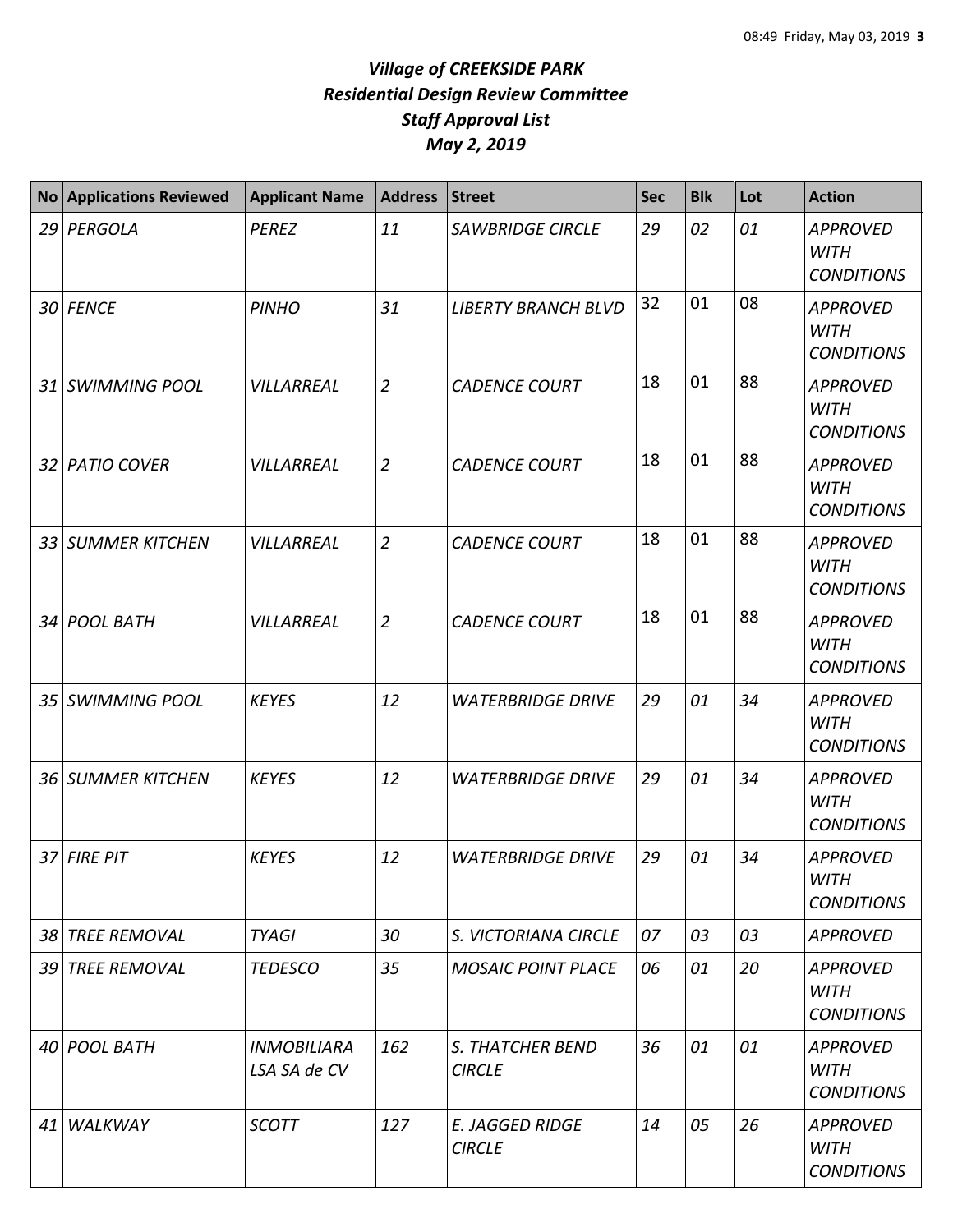|    | <b>No Applications Reviewed</b> | <b>Applicant Name</b> | <b>Address</b> | <b>Street</b>                          | <b>Sec</b> | <b>Blk</b> | Lot | <b>Action</b>                                       |
|----|---------------------------------|-----------------------|----------------|----------------------------------------|------------|------------|-----|-----------------------------------------------------|
|    | 42 SWIMMING POOL                | <b>MESSINA</b>        | 27             | <b>HOLLYFLOWER PLACE</b>               | 15         | 01         | 26  | <b>APPROVED</b><br><b>WITH</b><br><b>CONDITIONS</b> |
| 43 | SUMMER KITCHEN                  | <b>MESSINA</b>        | 27             | <b>HOLLYFLOWER PLACE</b>               | 15         | 01         | 26  | <b>APPROVED</b><br><b>WITH</b><br><b>CONDITIONS</b> |
|    | 44 PAVING                       | <b>GEDEMER</b>        | 58             | N. BRAIDED BRANCH<br><b>DRIVE</b>      | 31         | 01         | 16  | <b>APPROVED</b>                                     |
| 45 | <b>FENCE STAIN</b>              | <b>LOPEZ</b>          | 15             | <b>NAGSHEAD PLACE</b>                  | 21         | 01         | 43  | <b>APPROVED</b>                                     |
| 46 | <b>SAIL SHADE</b>               | LOPEZ                 | 15             | <b>NAGSHEAD PLACE</b>                  | 21         | 01         | 43  | <b>APPROVED</b>                                     |
| 47 | PERGOLA                         | <b>GANDARILLAS</b>    | 215            | <b>NEW HARMONY TRAIL</b>               | 14         | 06         | 07  | <b>APPROVED</b><br><b>WITH</b><br><b>CONDITIONS</b> |
|    | 48 WOOD DECK                    | <b>GANDARILLAS</b>    | 215            | <b>NEW HARMONY TRAIL</b>               | 14         | 06         | 07  | <b>APPROVED</b><br><b>WITH</b><br><b>CONDITIONS</b> |
|    | 49 PATIO COVER                  | <b>BATES</b>          | 146            | S. ARROW CANYON<br><b>CIRCLE</b>       | 03         | 01         | 18  | <b>APPROVED</b><br><b>WITH</b><br><b>CONDITIONS</b> |
| 50 | <b>PATIO COVER</b>              | <b>FELUMA LLC</b>     | 70             | N. PINTO POINT CIRCLE                  | 12         | 01         | 44  | <b>APPROVED</b><br><b>WITH</b><br><b>CONDITIONS</b> |
| 51 | <b>SWIMMING POOL</b>            | <b>GREENBLATT</b>     | 99             | N. THATCHER BEND<br><b>CIRCLE</b>      | 34         | 01         | 26  | <b>APPROVED</b><br><b>WITH</b><br><b>CONDITIONS</b> |
| 52 | <b>SUMMER KITCHEN</b>           | GREENBLATT            | 99             | N. THATCHER BEND<br><b>CIRCLE</b>      | 34         | 01         | 26  | <b>APPROVED</b><br><b>WITH</b><br><b>CONDITIONS</b> |
|    | 53 FIREPLACE                    | GREENBLATT            | 99             | N. THATCHER BEND<br><b>CIRCLE</b>      | 34         | 01         | 26  | <b>APPROVED</b><br><b>WITH</b><br><b>CONDITIONS</b> |
|    | 54 FIREPIT                      | GREENBLATT            | 99             | N. THATCHER BEND<br><b>CIRCLE</b>      | 34         | 01         | 26  | <b>APPROVED</b><br><b>WITH</b><br><b>CONDITIONS</b> |
|    | 55 SWIMMING POOL                | <b>HUDSON</b>         | 45             | <b>MADRONE TERRACE</b><br><b>PLACE</b> | 36         | 01         | 41  | <b>APPROVED</b><br><b>WITH</b><br><b>CONDITIONS</b> |